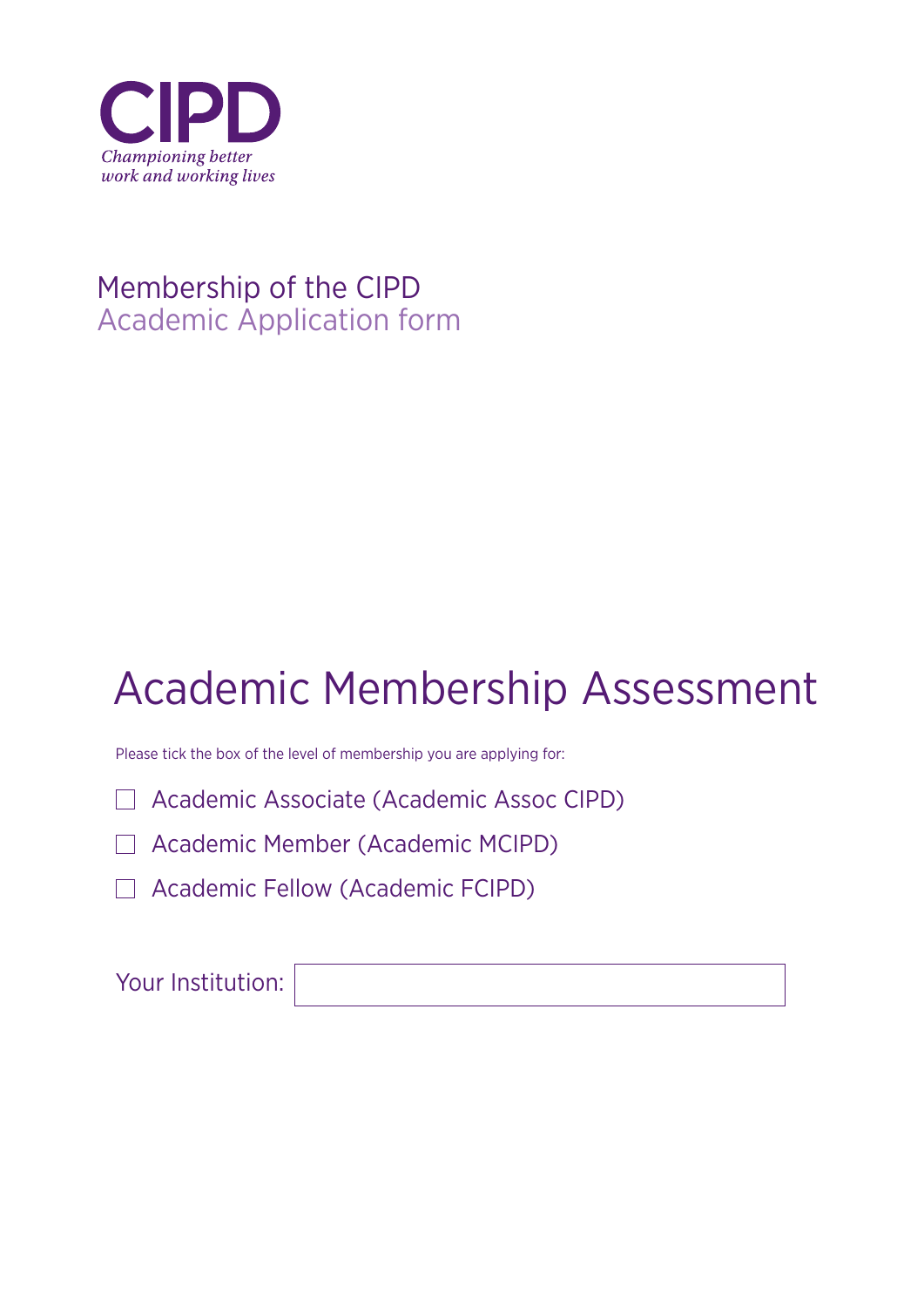You can return this application form (attaching copies of your up-to-date CV, job description and highest qualification certificate) by either email or post.

**Please submit this interactive form and supporting documents as soon as possible.**

**Email**: Scan any hard copy supporting documents and email to **AcademicAssessment@cipd.co.uk**

### **Post**:

Academic Administration Chartered Institute of Personnel and Development 151 The Broadway London SW19 1JQ

If you have any questions, please email **AcademicAssessment@cipd.co.uk** or call **+44(0)20 8612 6238**.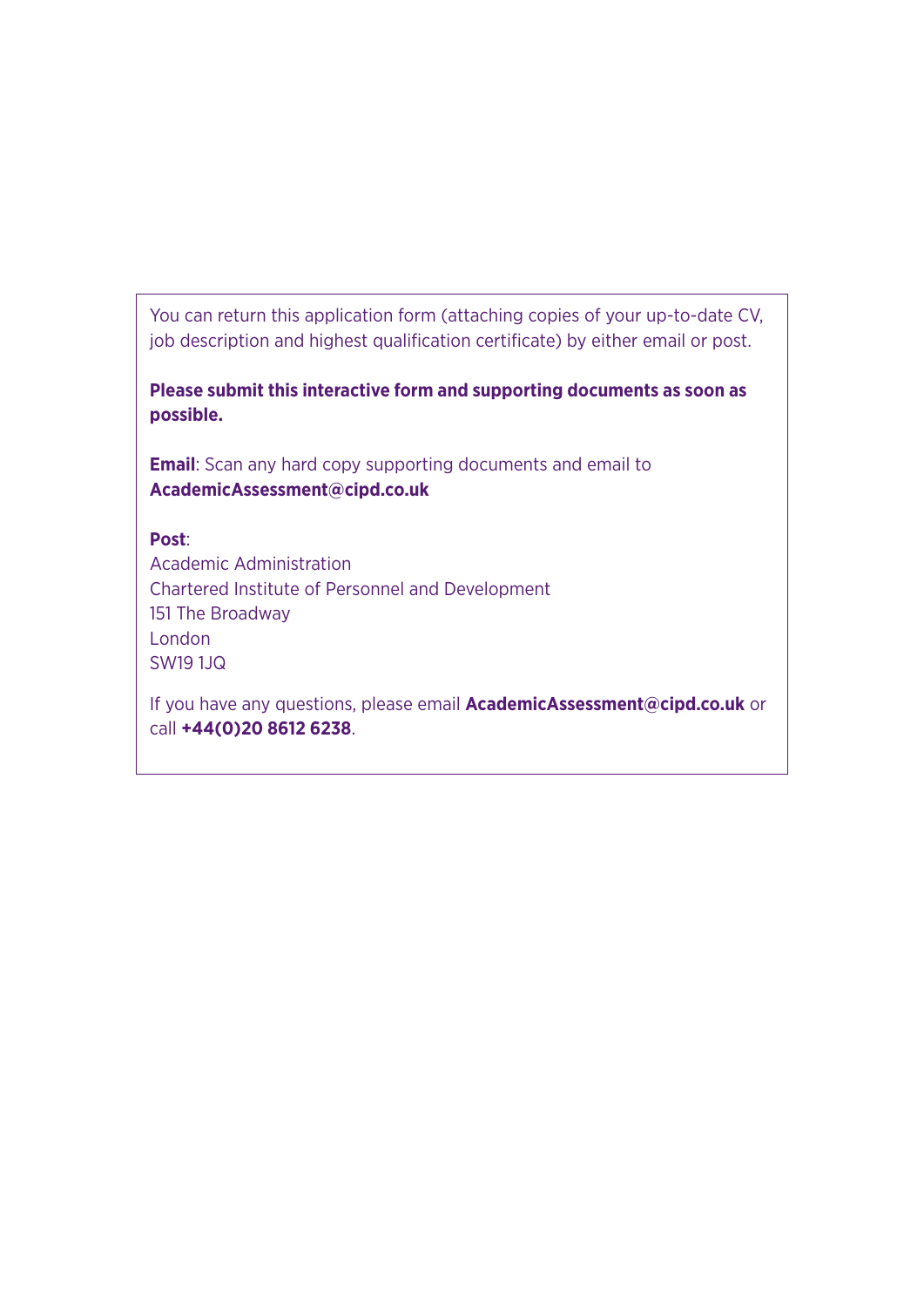#### **Please read these notes before completing the form**

To help us process your application promptly, please write clearly and use **block capitals** throughout, following any instructions carefully. If your form is not completed correctly, this may delay your application.

| <b>Section 1 - Your contact details</b>                                                                                                                                                                                                          |                     |  |
|--------------------------------------------------------------------------------------------------------------------------------------------------------------------------------------------------------------------------------------------------|---------------------|--|
|                                                                                                                                                                                                                                                  |                     |  |
|                                                                                                                                                                                                                                                  |                     |  |
| The name you supply will be used on any certificates and correspondence sent by us, so please state the name you'd prefer us to use.                                                                                                             |                     |  |
| Date of birth $\boxed{\text{D} \text{D}} / \boxed{\text{MM}} / \boxed{\text{Y} \text{Y}}$                                                                                                                                                        |                     |  |
| If you're working in a 'politically sensitive' area (such as the armed forces, central government, police), please supply <i>either</i> a home or business address. Otherwise, please<br>supply both.                                            |                     |  |
| <b>Home details</b>                                                                                                                                                                                                                              | <b>Work details</b> |  |
|                                                                                                                                                                                                                                                  |                     |  |
|                                                                                                                                                                                                                                                  |                     |  |
|                                                                                                                                                                                                                                                  |                     |  |
|                                                                                                                                                                                                                                                  |                     |  |
|                                                                                                                                                                                                                                                  |                     |  |
|                                                                                                                                                                                                                                                  |                     |  |
|                                                                                                                                                                                                                                                  |                     |  |
|                                                                                                                                                                                                                                                  |                     |  |
|                                                                                                                                                                                                                                                  |                     |  |
|                                                                                                                                                                                                                                                  |                     |  |
| By providing your mobile number, you are giving us permission to use it from time to time in order to contact you for the purposes of informing you<br>about your membership by SMS. However, we will not use it for direct marketing campaigns. |                     |  |
|                                                                                                                                                                                                                                                  |                     |  |
|                                                                                                                                                                                                                                                  |                     |  |
| My preferred daytime telephone number is:<br>Work<br>Mobile<br>Home                                                                                                                                                                              |                     |  |
| Please send my People Management magazine, membership and branch correspondence including emails to my:<br>Work address<br>Home address                                                                                                          |                     |  |
| You'll be allocated automatically to a CIPD branch nearest to the postcode of your preferred mailing address.                                                                                                                                    |                     |  |
|                                                                                                                                                                                                                                                  |                     |  |
|                                                                                                                                                                                                                                                  |                     |  |
|                                                                                                                                                                                                                                                  |                     |  |
| <b>Data Protection</b>                                                                                                                                                                                                                           |                     |  |
| and will keep your personal information private and secur                                                                                                                                                                                        |                     |  |

The CIPD takes your privacy seriously and will keep your personal information private and secure. We'll use your data to manage your member account and contact you about member benefits and services. For more information, please view our privacy policy by visiting **[cipd.co.uk/privacy-policy](www.cipd.co.uk/privacy-policy)**

You can manage your marketing preferences by visiting our marketing preference centre at **[cipd.co.uk/myprofile/communicationpreference](www.cipd.co.uk/myprofile/communicationpreference)**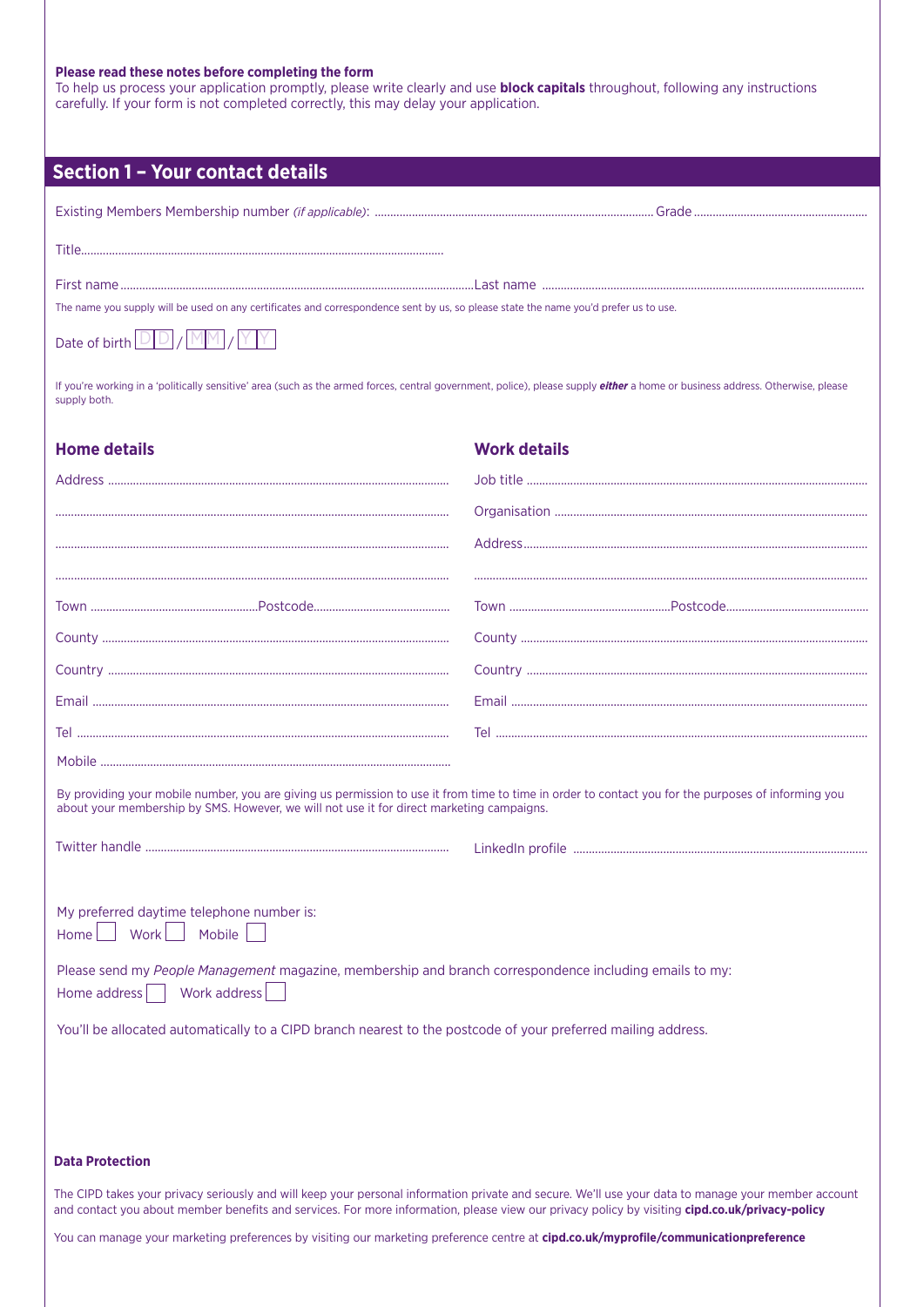| <b>Section 2</b>                                                                                                                                                              |                                                |
|-------------------------------------------------------------------------------------------------------------------------------------------------------------------------------|------------------------------------------------|
| Main focus of your job role: Lecturing<br>Research                                                                                                                            |                                                |
|                                                                                                                                                                               |                                                |
| Other:                                                                                                                                                                        |                                                |
|                                                                                                                                                                               |                                                |
| If you ticked both, please<br>Lecturing $\%$<br>%<br>Research<br>enter the percentage of<br>time spent on each area:                                                          |                                                |
|                                                                                                                                                                               | Length of time                                 |
| Please indicate the highest level you have reached in your academic education:                                                                                                |                                                |
| Master's degree<br>Doctorate<br>Degree                                                                                                                                        | Please state<br>the year this<br>qualification |
| Postgraduate Qualification<br><b>MBA</b>                                                                                                                                      |                                                |
|                                                                                                                                                                               |                                                |
| Your application will be delayed if we don't receive all the required information. Please also ensure you complete Section 3, otherwise we<br>can't process your application. |                                                |
|                                                                                                                                                                               |                                                |
|                                                                                                                                                                               |                                                |
|                                                                                                                                                                               |                                                |
|                                                                                                                                                                               |                                                |